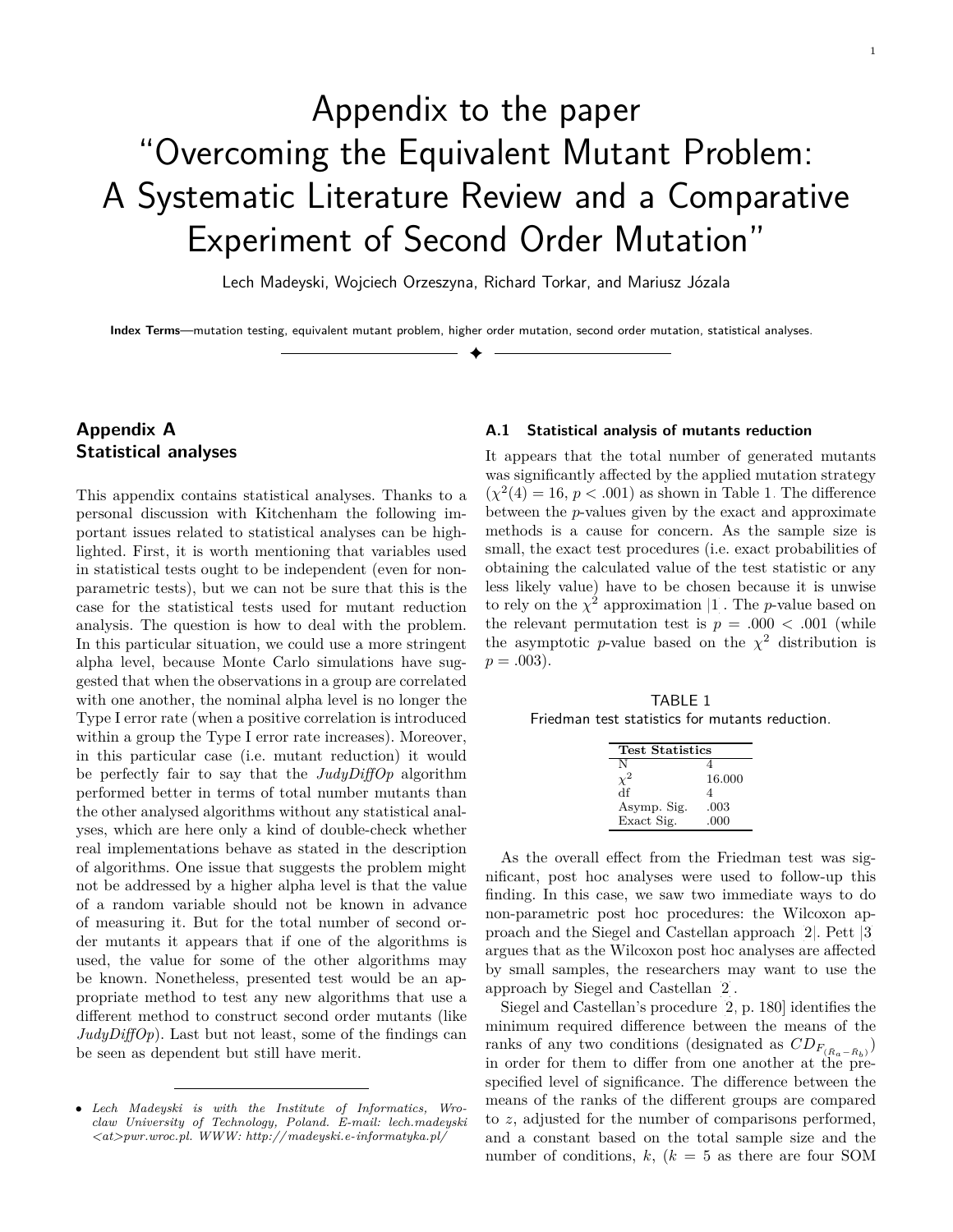strategies and the FOM strategy in this case) as presented in Equation [1.](#page-1-0)

<span id="page-1-0"></span>
$$
CD_{F_{(\bar{R}_a - \bar{R}_b)}} = z_{\alpha/k(k-1)} \sqrt{\frac{k(k+1)}{6N}} \tag{1}
$$

where  $\alpha/k(k-1)$  comes from the fact that we are testing absolute differences and, therefore, use only upper tail probability,  $\alpha/2 = .025$ , divided by the number of comparisons,  $k(k-1)/2 = 10$ , between *k* strategies (conditions).

For our study  $\frac{\alpha/2}{k(k-1)/2} = \alpha/k(k-1) = .05/5(5-1) =$ *.*0025, hence  $z_{\alpha/k(k-1)} = 2.81$ . As a result, our critical difference is,  $CD_{F_{(\bar{R}_a - \bar{R}_b)}} = 2.81\sqrt{5 * 6/6 * 4} = 3.14.$ 

If the difference between mean ranks (presented in Table [2\)](#page-1-1) is bigger than or equal to the critical difference (3.14 in this case), then that difference is significant.

<span id="page-1-1"></span>TABLE 2 Friedman test mean ranks for mutants reduction.

|            | Mean Rank |
|------------|-----------|
| <b>FOM</b> | 5.00      |
| RandomMix  | 3.00      |
| Last2First | 3.00      |
| JudyDiffOp | 1.00      |
| NeighPair  | 3.00      |

We concluded that the FOM-*JudyDiffOp* comparison  $(|R_{FOM} - R_{JudyDiffOp}| = 4)$  is the only one that is greater than our critical value (3*.*14). Hence, we can claim that the intervention (i.e. using a second order mutation strategy called *JudyDiffOp* instead of the first order mutation strategy) significantly reduces the number of mutants. This is consistent with the significance of the initial Friedman test presented in Table [1.](#page-0-0)

Usually, it is not helpful to have an effect size for a general effect tested by the Friedman test; however, effect sizes for performed comparisons are very informative [\[4\]](#page-5-3) and can be obtained from the Wilcoxon signedrank tests according to the following equation  $r = \frac{Z}{\sqrt{2}}$ *N* (proposed by Rosenthal [\[5\]](#page-5-4)) in which *Z* is the *z*-score, and *N* is the number of observations (in each comparison we compared two strategies, each of which were measured on four projects). The effect size *r* in the comparisons: FOM-*JudyDiffOp*, *RandomMix*-*JudyDiffOp*, *Last2First*-*JudyDiffOp*, *NeighPair*-*JudyDiffOp* are all equal to *.*65.

However, the reported parametric effect sizes should be treated with some caution, since whatever led us to the use of non-parametric methods would also distort the parametric effect size [\[6\]](#page-5-5). Therefore, researchers should consider (if possible) following up statistically significant non-parametric *p*-values with non-parametric effect sizes, even though the major statistical software programs do not support them [\[6\]](#page-5-5). Vargha and Delaney's  $\hat{A}_{12}$  statistics is a non-parametric effect size measure recommended by Leech and Onwuegbuzie [\[6\]](#page-5-5), Arcuri and Briand [\[4\]](#page-5-3) as well as Grissom and Kim [\[7\]](#page-5-6).

Leech and Onwuegbuzie argue that  $\hat{A}_{12}$  is one of the measures which are the most robust to violations of normality and heterogeneity of variance. From [\[8\]](#page-5-7) we can get

five estimated  $\hat{A}_{iu} = [(R_i/n) - 1]/(l-1)$  values (where  $R_i$ is the sum of ranks, *n* is the number of analysed projects i.e. 4, while *l* is the number of matched treatments i.e. 5):

 $\hat{A}_{1u} = ((20/4) - 1)/(5 - 1) = 1$  $\hat{A}_{2u} = ((12/4) - 1)/(5 - 1) = .5$  $\hat{A}_{3u} = ((12/4) - 1)/(5 - 1) = .5$  $\hat{A}_{4u} = \left(\frac{4}{4} - 1\right)/(5 - 1) = 0$  $\hat{A}_{5u} = \frac{(12/4) - 1}{5} = .5$ 

We can then get a value for the point estimation of the average absolute deviation from .5,  $AAD = \sum_{i} |A_{iu} - \sum_{i} |A_{iu}|$  $.5|/l = (0.5 + 0 + 0 + 0.5 + 0)/5 = 0.2$ .  $AAD + 0.5 = 0.7$  reflects a close to large level of stochastic heterogeneity, since according to the guidelines by Vargha and Delaney [\[8\]](#page-5-7), a  $\hat{A}_{12}$  statistic of .71 indicates a large effect size (see Table  $1 [8]$  $1 [8]$ .

From [\[8\]](#page-5-7) we can also get effect sizes in the comparisons:  $A_{FOM,JudyDiffOp$ </mark>  $\ddot{A}_{RandomMix,JulyDiffOp}$  $\hat{A}_{Last2First,JulyDiffOp}$  =  $\hat{A}_{NeighPair,JulyDiffOp}$  = 1 reflecting large effect sizes.

The results of the Friedman test indicate that there was a significant difference in the total number of mutants generated using the analysed mutation testing strategies i.e. the FOM and the four SOM strategies ( $\chi^2 = 16.00$ ,  $p < .001$ ). A post hoc analysis (Siegel and Castellan [\[2\]](#page-5-1)), with adjustment due to 10 comparisons to accommodate increased Type 1 error, indicated that there was a significant decrease in the total number of mutants generated by means of the *JudyDiffOp* SOM strategy compared to the FOM strategy (63.5% reduction on average). No other significant pairwise differences between the analysed mutation testing strategies were obtained.

The effect sizes  $r$  and  $\hat{A}_{12}$  for the comparisons (FOM-*JudyDiffOp*, *RandomMix*-*JudyDiffOp*, *Last2First*-*JudyDiffOp*, *NeighPair*-*JudyDiffOp*) return consistent results, *.*65 and 1 respectively, and hence the effect sizes are considered large according to Cohen [\[9\]](#page-6-0), [\[10\]](#page-6-1) and Vargha and Delaney [\[8\]](#page-5-7), which is a substantial finding.

**Finding**: The second order mutation strategy called *JudyDiffOp* significantly reduced the total number of generated mutants in comparison with the first order mutation. The size of the effect was large and in favour of *JudyDiffOp*.

The magnitude of the observed effect is an indicator of practical importance of *JudyDiffOp* second order mutation technique, which, in turn, comes from the fact that the major computational cost of mutation testing is incurred when running mutants against test cases. Therefore, a way to reduce the cost of mutation testing is to reduce the number of mutants we generate [\[11\]](#page-6-2).

# **A.2 Statistical analysis for equivalent mutant reduction**

The cross tabulation (Table [3\)](#page-2-0) contains the number of cases that fall into each combination of categories *IsEquivalent* and *IsSOM*.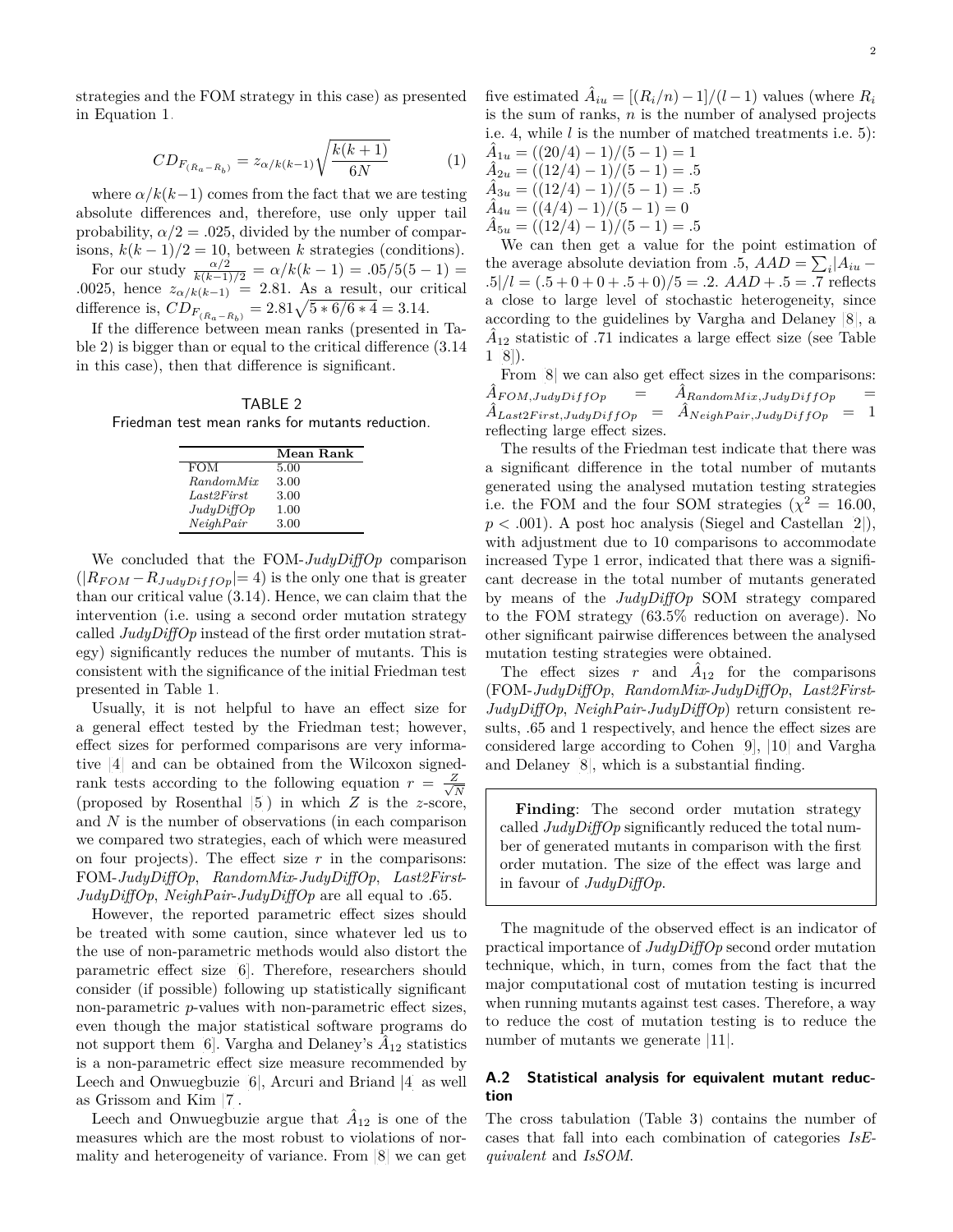TABLE 3 IsSOM \* IsEquivalent Crosstabulation.

<span id="page-2-0"></span>

|              |       |                       | IsEquivalent |       |       |
|--------------|-------|-----------------------|--------------|-------|-------|
|              |       |                       | False        | True  | Total |
| <i>IsSOM</i> | False | Count                 | 131          | 69    | 200   |
|              |       | <b>Expected Count</b> | 159.0        | 41.0  | 200.0 |
|              | True  | Count                 | 664          | 136   | 800   |
|              |       | <b>Expected Count</b> | 636.0        | 164.0 | 800.0 |
| Total        |       | $_{\rm Count}$        | 795          | 205   | 1000  |

We observed a lower ratio of equivalent to nonequivalent mutants when the SOM strategy was used. A plausible explanation might be that the number of equivalent mutants is generally lower than the number of non-equivalent mutants. Hence, almost every equivalent mutant will probably be combined with a non-equivalent mutant. According to Polo et al. [\[12,](#page-6-3) Table I], such a combination will always produce one second-order nonequivalent mutant.

Pearson's  $\chi^2$  test examines the association between two categorical variables (in this case the type of mutation strategy, FOM vs. SOM, and whether the generated mutant was equivalent or not). The assumption for  $\chi^2$  is that all expected frequencies should be greater than 5. It should be clear from Table [3](#page-2-0) that the smallest expected count is 41 for equivalent mutants (*IsEquivalent=True*) generated by means of FOM (*IsSOM=False*). This value exceeds 5 and so the assumption for  $\chi^2$  that all expected frequencies should be greater than 5 has been met. The value of the  $\chi^2$  statistic (given in Table [4\)](#page-2-1) is 30.066 and this value is significant  $(p < .001)$ , indicating that the type of mutation strategy had a significant effect on whether a mutant would be equivalent.

#### TABLE 4

<span id="page-2-1"></span> $\chi^2$  test to examine the association between two categorical variables IsEquivalent and IsSOM.

|                     | Value  | df | Exact<br>Sig.<br>$(2\text{-sided})$ | Point<br>Proba-<br>bility |
|---------------------|--------|----|-------------------------------------|---------------------------|
| Pearson Chi-Square  | 30.066 | 1  | .000                                |                           |
| Continuity          | 29.002 | 1  |                                     |                           |
| Correction(a)       |        |    |                                     |                           |
| Likelihood Ratio    | 27.376 |    | .000                                |                           |
| Fisher's Exact Test |        |    | .000                                |                           |
| Linear-by-Linear    | 30.036 |    | .000                                | .000                      |
| Association         |        |    |                                     |                           |
| N of Valid Cases    | 1000   |    |                                     |                           |

A useful measure of effect size for categorical data is the odds ratio since, according to Rosenthal [\[13\]](#page-6-4), it is unaffected by the proportions in each cell. The odds ratio is the odds of non-equivalent mutants generated by means of SOM divided by the odds of non-equivalent mutants obtained by means of FOM:

$$
odds_{non-equiv. in SOM} = \frac{\# \text{ of non-equiv. mutants in SOM}}{\# \text{ of equiv. mutants in SOM}}
$$

$$
= \frac{664}{136} = 4.88
$$

$$
odds_{non-equiv. in FOM} = \frac{\text{# of non-equiv. mutants in FOM}}{\text{# of equiv. mutants in FOM}}
$$

$$
= \frac{131}{69} = 1.90
$$

 $odds$   $ratio = \frac{odds_{non-equiv.}}{odds}$  *in SOM*  $\frac{oaas_{non-equiv. in SOM}}{odds_{non-equiv. in FOM}} = 2.57$ 

There was a significant association between the type of mutation strategy (i.e. first order vs. second order mutation) and whether a mutant would be equivalent  $(\chi^2(1) = 30.066, p < .001)$ . This seems to be based on the fact that, due to the odds ratio, the odds of non-equivalent mutants were 2.57 times higher if they were generated by the second order mutation strategy rather than the first order mutation strategy. It is considered a medium effect size, according to Rosenthal [\[13\]](#page-6-4), which is a substantial finding. It is even more so because handling the equivalent mutants forms an undecidable problem [\[14\]](#page-6-5), [\[15\]](#page-6-6).

**Finding**: The second order mutation significantly reduced the number of equivalent mutants in comparison to the first order mutation. The size of the effect was medium.

#### **A.3 Statistical analysis of the number of live mutants**

The number of not killed mutants was significantly affected by the applied mutation strategy  $(\chi^2(4) = 14.20,$ *p < .*001) as shown in Table [5.](#page-2-2)

<span id="page-2-2"></span>TABLE 5 Friedman test statistics for the number of live mutants.

| <b>Test Statistics</b> |
|------------------------|
| N                      |
| 14.200                 |
| df<br>4                |
| .007<br>Asymp. Sig.    |
| Exact Sig.<br>.000     |

As the effect was significant, a post hoc analysis (as suggested by Siegel and Castellan [\[2\]](#page-5-1)) was used to followup on this finding.

For our study, the critical difference was  $CD_{F_{(\bar{R}_a - \bar{R}_b)}} =$ 3.14. Hence, according to the mean ranks presented in Table [6,](#page-3-0) we concluded that the FOM-*JudyDiffOp* comparison  $(|R_{FOM} - R_{JudyDiffOp}| = 3.75)$  is the only one that is greater than our critical value of 3*.*14. Hence, we can claim that the intervention (i.e. using the second order mutation strategy called *JudyDiffOp* instead of the first order mutation) significantly reduces the number of not killed mutants. This is consistent with the significance of the Friedman test as presented in Table [5.](#page-2-2)

The effect sizes *r* in the comparisons (FOM-*JudyDiffOp*, *Last2First*-*JudyDiffOp*, *NeighPair*-*JudyDiffOp*) are equal to *.*65 and hence considered large according to Cohen [\[9\]](#page-6-0), [\[10\]](#page-6-1), which is considered to be a substantial finding. The effect size *r* in the comparison (*RandomMix*-*JudyDiffOp*) is equal to *.*39 and, therefore, considered large according to [\[9\]](#page-6-0), which is a substantial finding as well.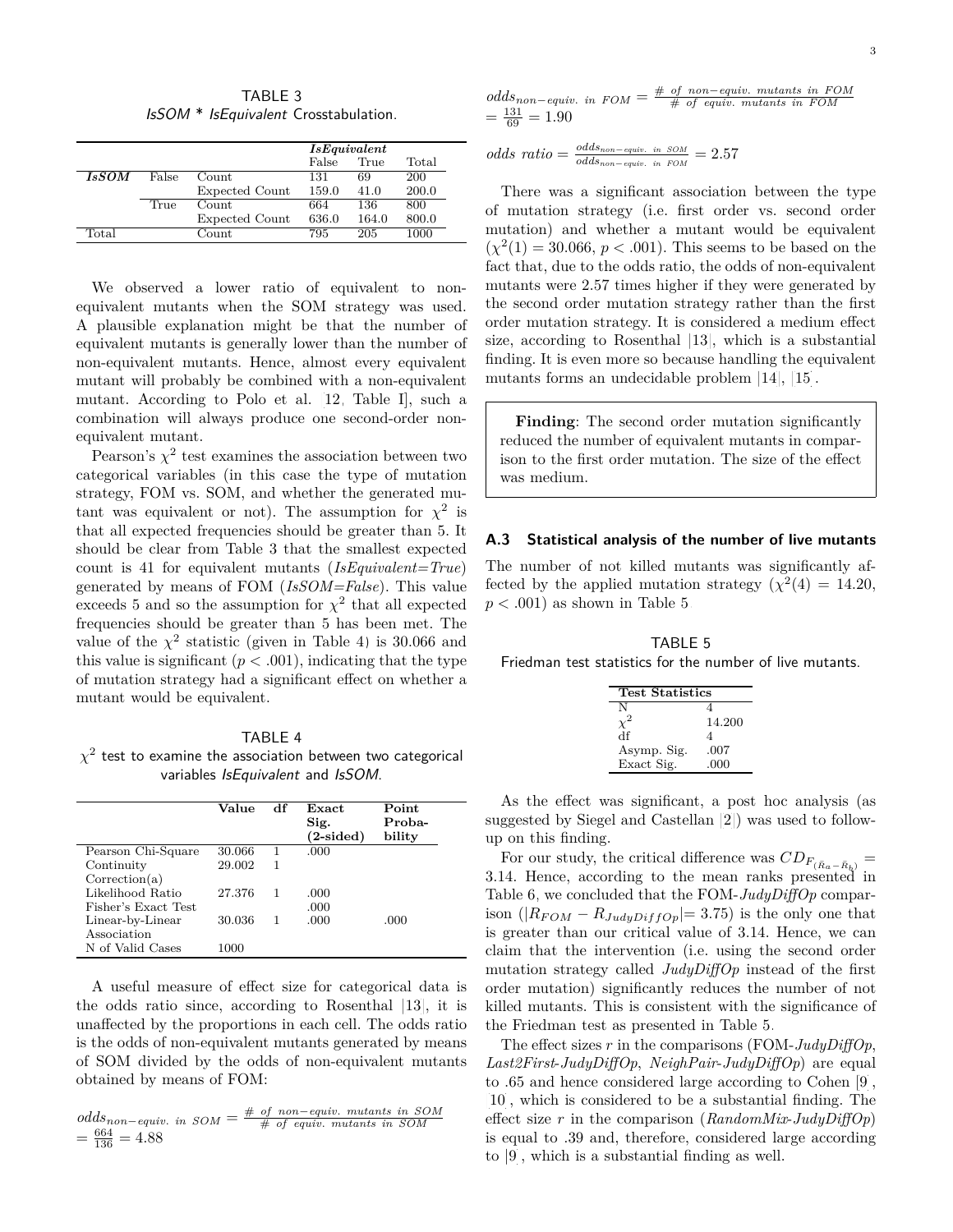TABLE 6

<span id="page-3-0"></span>Friedman test mean ranks for the number of live mutants.

|            | Mean Rank |
|------------|-----------|
| <b>FOM</b> | 5.00      |
| RandomMix  | 3.00      |
| Last2First | 3.00      |
| JudyDiffOp | 1.00      |
| NeiahPair  | 3.00      |
|            |           |

We also calculated a non-parametric effect size measure as proposed by Vargha and Delaney. From [\[8\]](#page-5-7) we can get five estimated  $\hat{A}_{iu}$  values as follows:  $\hat{A}_{1u} = 1, \hat{A}_{2u} = .5,$  $\hat{A}_{3u} = .5, \ \hat{A}_{4u} = 0, \ \hat{A}_{5u} = .5$ 

Using these values we can then get a point estimation of  $AAD = \sum_{i} |A_{iu} - .5|/l = 1/5 = .2.$   $AAD + .5 = .7$  reflects a close to large level of stochastic heterogeneity [\[8\]](#page-5-7).

From [\[8\]](#page-5-7) we can also get effect sizes in the com- $\hat{A}_{FOM,JudyDiffOp} = \hat{A}_{Last2First,JudyDiffOp}$  $\ddot{A}$ <sub>Neigh</sub>Pair,JudyDiffOp =  $4/4$  = 1 which reflects large effect sizes.  $A_{RandomMix,JulyDiffOp} = 3/4 = .75$ , which also reflects a large effect size.

**Finding**: The second order mutation strategy, called *JudyDiffOp*, significantly reduced the number of not killed mutants in comparison with the first order mutation. The size of the effect was large.

The magnitude of the observed effect is an indicator of the practical importance which, in turn, comes from the extremely high cost of manual classification of not killed mutants (as equivalent or non-equivalent).

## **A.4 Statistical analysis of the time of mutation testing process**

The number of seconds spent on testing mutants was significantly affected by the applied mutation strategy  $(\chi^2(4) = 13.600, p = .001)$ , as shown in Table [7.](#page-3-1)

<span id="page-3-1"></span>TABLE 7 Friedman test statistics for the time of mutation testing.

| <b>Test Statistics</b> |        |
|------------------------|--------|
| N                      |        |
|                        | 13.600 |
| df                     | 4      |
| Asymp. Sig.            | .009   |
| Exact Sig.             | .001   |

According to the mean ranks shown in Table [8,](#page-3-2) we can conclude that the FOM-*JudyDiffOp* comparison ( $|R_{FOM}$  –  $R_{JudyDiffOp}|=4.00$ ) is the only one that is greater than our critical value of 3*.*14. Hence, we can conclude that the intervention (i.e. using the SOM strategy called *Judy-DiffOp* instead of FOM) significantly reduced the time (measured in the number of seconds) spent on testing mutants. This is also consistent with the results presented in Table [7.](#page-3-1)

<span id="page-3-2"></span>TABLE 8 Friedman test mean ranks for the time of mutation testing.

|            | Mean Rank |
|------------|-----------|
| <b>FOM</b> | 5.00      |
| RandomMix  | 3.00      |
| Last2First | 3.50      |
| JudyDiffOp | 1.00      |
| NeighPair  | 2.50      |
|            |           |

Effect size analysis revealed that *r* equaled *.*65 and is hence considered large in the comparisons (FOM-*JudyDiffOp*, *RandomMix*-*JudyDiffOp*, *Last2First*-*JudyDiffOp*, *NeighPair*-*JudyDiffOp*).

The five estimated  $\hat{A}_{iu}$  values can be obtained as follows:  $\hat{A}_{1u} = 1, \ \hat{A}_{2u} = .5, \ \hat{A}_{3u} = .625, \ \hat{A}_{4u} = 0, \ \hat{A}_{5u} = .375 \text{ and}$ we can then get a value for the point estimate of  $AAD =$  $\sum_i |A_{iu} - .5|/l = 1.25/5 = .25$ .  $AAD + .5 = .75$  reflects a close to large level of stochastic heterogeneity [\[8\]](#page-5-7).

The effect sizes in the comparisons  $\widetilde{A}_{FOM,JudyDiffOp} =$  $\hat{A}_{\textit{RandomMix},\textit{JulyDiffOp}} \quad = \quad \hat{A}_{\textit{Last2First},\textit{JulyDiffOp}}$  $\hat{A}_{NeighPair,JulyDiffOp} = 1$  reflect large effect sizes [\[8\]](#page-5-7).

**Finding**: The second order mutation strategy called *JudyDiffOp* significantly reduced the mutation testing time in comparison with first order mutation. The size of the effect was large.

# **A.5 Statistical analysis of manual mutants' classification time**

On the basis of a large sample of 1,000 (200 FOM and 800 SOM) manually classified mutations (e.g. Schuler and Zeller [\[16\]](#page-6-7) used a sample of 140 manually classified first order mutations) we are able to evaluate whether the time spent on manual mutant classification was significantly affected by the applied mutation strategy (i.e. FOM and the different SOM strategies) by means of the independent *t*-test to compare two means (a test for normality revealed that a *t*-test was suitable to use). We assumed two levels (i.e. FOM and SOM) in the independent variable (i.e. order of mutation). Table [9](#page-3-3) presents the descriptive statistics (mean value, standard deviation, and standard error) for FOM and SOM.

<span id="page-3-3"></span>TABLE 9 Descriptive statistics of mutants classification time.

| Mutation<br>strategy | N    | Mean   | Std.<br>Dev. | Std.<br>Err. |
|----------------------|------|--------|--------------|--------------|
| <b>FOM</b>           | 200  | 736.74 | 331.89       | 23.47        |
| <b>SOM</b>           | 800  | 576.18 | 296.87       | 10.50        |
| Total                | 1000 | 608.29 | 310.74       | 9.83         |

Levene's test, presented in Table [10,](#page-4-0) indicates that: *i*) the assumption of homogeneity of variance has not been violated  $(p = .30 > .05)$  and; *ii*) that using SOM instead of FOM significantly affected the time needed for the manual classification of mutants as equivalent or non-equivalent  $(t(998) = 6.68, p < .001).$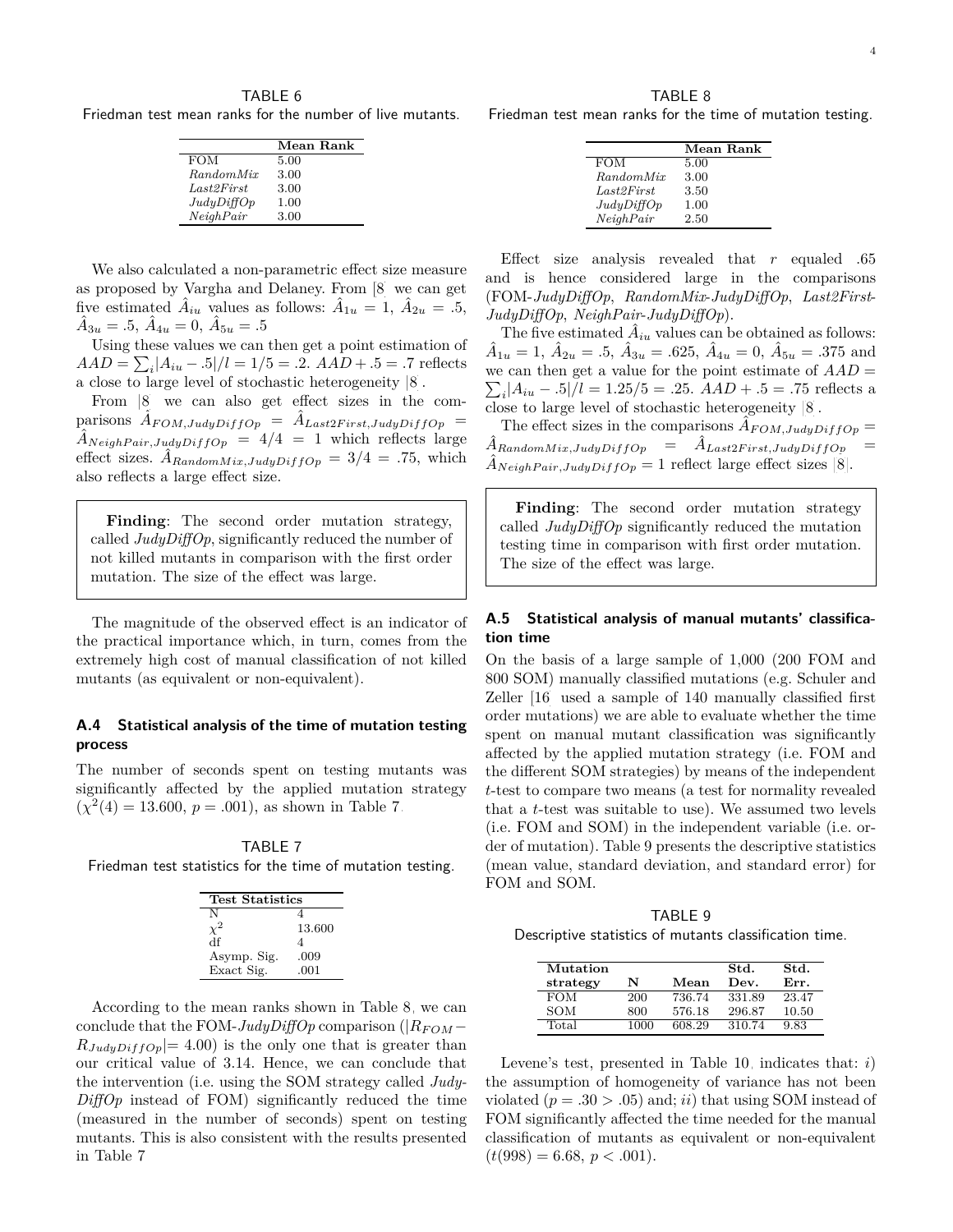<span id="page-4-0"></span>

| t-test for Equality of Means<br>Levene's test |      |                              |     |          |         |        |         |         |                                     |
|-----------------------------------------------|------|------------------------------|-----|----------|---------|--------|---------|---------|-------------------------------------|
|                                               |      |                              |     |          |         | Std.   |         |         |                                     |
|                                               |      | Sig.<br>Mean                 |     |          | Err.    |        |         |         |                                     |
|                                               | Sig. |                              | df  | 2-tailed | Diff.   | Diff.  | Lower   | Upper   |                                     |
| - 1.087                                       | .297 | 6.677                        | 998 | .000     | 160.559 | 24.047 | 113.370 | 207.748 |                                     |
|                                               |      | for Equality<br>of Variances |     |          |         |        |         |         | 95\% CI of the<br><b>Difference</b> |

Descriptive statistics for mutants classification time for each technique.

<span id="page-4-1"></span>

|                  | 95% CI for Mean |        |               |       |        |              |        |         |
|------------------|-----------------|--------|---------------|-------|--------|--------------|--------|---------|
| Mutation         |                 |        | $_{\rm Std.}$ | Std.  | Lower  | Upper        |        |         |
| strategy         | N               | Mean   | Dev.          | Err.  | Bound  | <b>Bound</b> | Min.   | Max.    |
| <b>FOM</b>       | 200             | 736.74 | 331.89        | 23.47 | 690.46 | 783.01       | 125.00 | 1600.00 |
| <i>RandomMix</i> | 200             | 574.07 | 285.60        | 20.20 | 534.24 | 613.89       | 30.00  | 1210.00 |
| Last2First       | 200             | 574.25 | 310.47        | 21.95 | 530.96 | 617.54       | 55.00  | 1560.00 |
| JudyDiffOp       | 200             | 549.34 | 299.54        | 21.18 | 507.57 | 591.11       | 10.00  | 1155.00 |
| NeighPair        | 200             | 607.05 | 290.66        | 20.55 | 566.52 | 647.58       | 15.00  | 1300.00 |
| Total            | 1000            | 608.29 | 310.74        | 9.83  | 589.01 | 627.57       | 10.00  | 1600.00 |

<span id="page-4-2"></span>TABLE 12 Mutants classification time (test of homogeneity of variances).

| 1U. |  |  |
|-----|--|--|
|     |  |  |

TABLE 13 Mutants classification time (ANOVA test).

<span id="page-4-3"></span>

|                | Sum of         | df  | Mean    | F      | Sig.  |  |
|----------------|----------------|-----|---------|--------|-------|--|
|                | <b>Squares</b> |     | Square  |        |       |  |
| Between Groups | 4460966        |     | 1115242 | 12.061 | .000. |  |
| Within Groups  | 92002141       | 995 | 92464   |        |       |  |
| Total          | 96463107       | 999 |         |        |       |  |

We can then use the following equation to calculate effect size:

$$
r_{\text{FOM vs. SOM}} = \sqrt{\frac{t^2}{t^2 + df}} = .21
$$
 (2)

The effect size *r* in the comparison (SOM vs. FOM) is equal to *.*21 and, hence, considered medium according to Cohen [\[9\]](#page-6-0), [\[10\]](#page-6-1).

**Finding**: The second-order mutation strategy significantly reduced the time needed for the manual classification of mutants as equivalent or nonequivalent in comparison with the first-order mutation. The size of the effect was medium.

A more detailed analysis may be conducted by means of a one-way analysis of variance (ANOVA) where we assume five levels (i.e. FOM, *RandomMix*, *Last2First*, *JudyDiffOp*, *NeighPair*) of the independent variable (mutation strategy applied).

Table [11](#page-4-1) shows descriptive statistics (mean value, standard deviation, and standard error) for each mutation testing strategy.

*r* =

One of the assumptions of ANOVA is that the variances within experimental conditions are similar. Levene's test, which tests the null hypothesis that the variances of the groups are the same, indicated (as presented in Table [12\)](#page-4-2), that the assumption of homogeneity of variance had not been violated  $(F(4, 995)) = .44$ ,  $p = .78 > .05$ ). Table [13](#page-4-3) presents a summary of the ANOVA.

The results show that using different mutation testing strategies significantly affected the time needed for the manual classification of mutants as equivalent or nonequivalent  $(F(4, 995) = 12.06, p < .001)$ .

Since we have no specific hypotheses about the effect mutation testing strategies might have on mutants classification time, we can look at some post hoc tests to compare all mutation testing strategies with each other. The Holm-Bonferroni correction (Table [14\)](#page-5-8) was used in order to control the Type I error rate.

All of the comparisons between the FOM strategy and higher order mutation strategies (*RandomMix*, *Last2First*, *JudyDiffOp*, *NeighPair*) appeared to be highly significant.

We then calculated the effect size on the basis of two measures of variance, the between-group effect *SS<sup>M</sup>* and the total amount of variance in the data  $SS_T$  (values taken from Table [13\)](#page-4-3):

$$
=\sqrt{\frac{SS_M}{SS_T}} = \sqrt{\frac{4460966.066}{96463107.056}} = .22
$$
 (3)

This constitutes a medium effect; however, it is even more interesting to have effect sizes for the comparisons between FOM and different SOM strategies. Hence, we used the following equation to calculate effect sizes for comparisons (the required *t*-statistic are presented in Table [15.](#page-5-9)):

$$
r_{contrast} = \sqrt{\frac{t^2}{t^2 + df}}
$$
 (4)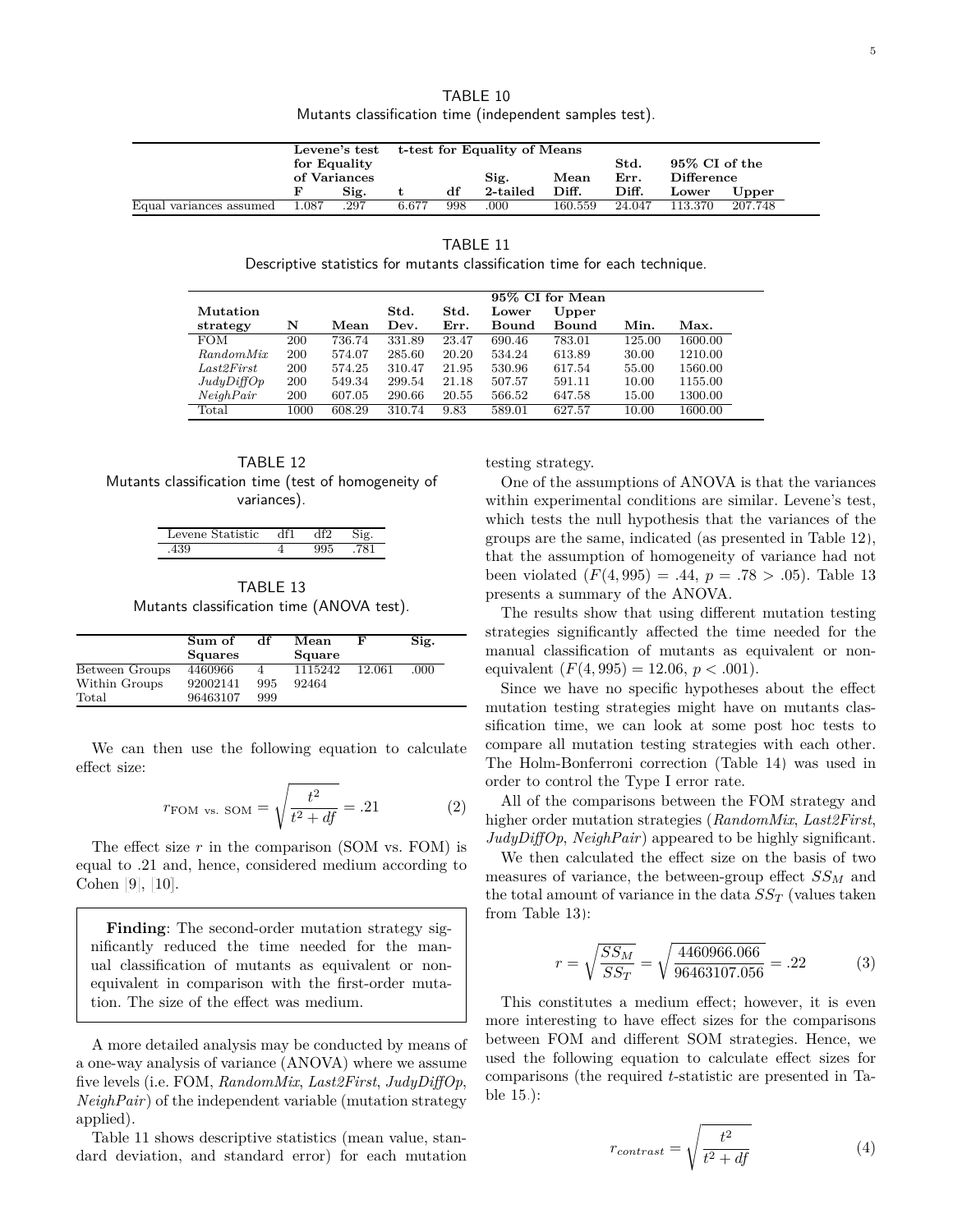TABLE 14 Mutants classification time (post hoc Holm-Bonferroni correction).

<span id="page-5-8"></span>

|                                                        |            |                           |        |       | 95% CI     |            |
|--------------------------------------------------------|------------|---------------------------|--------|-------|------------|------------|
| $(I)$ Mut.                                             | $J)$ Mut.  | $(I-J)$ Mean              | Std.   |       | Lower      | Upper      |
| <b>Strategy</b>                                        | Strategy   | <b>Difference</b>         | Error  | Sig.  | Bound      | Bound      |
| $\overline{\text{FOM}}$                                | RandomMix  | $162.670(*)$              | 30.408 | .000  | 77.123     | 248.217    |
|                                                        | Last2First | $162.485$ <sup>*</sup> )  | 30.409 | .000  | 76.938     | 248.032    |
|                                                        | JudyDiffOp | $187.395(*)$              | 30.408 | .000  | 101.848    | 272.942    |
|                                                        | NeiahPair  | $129.685$ <sup>*</sup> )  | 30.408 | .000  | 44.138     | 215.232    |
| RandomMix                                              | <b>FOM</b> | $-162.670(*)$             | 30.408 | .000  | $-248.217$ | $-77.123$  |
|                                                        | Last2First | $-.185$                   | 30.408 | 1.000 | $-85.732$  | 85.362     |
|                                                        | JudyDiffOp | 24.725                    | 30.408 | 1.000 | $-60.822$  | 110.272    |
|                                                        | NeighPair  | $-32.985$                 | 30.408 | 1.000 | $-118.532$ | 52.562     |
| Last2First                                             | <b>FOM</b> | $-162.485$ <sup>*</sup> ) | 30.408 | .000  | $-248.032$ | $-76.938$  |
|                                                        | RandomMix  | .185                      | 30.408 | 1.000 | $-85.362$  | 85.732     |
|                                                        | JudyDiffOp | 24.910                    | 30.408 | 1.000 | $-60.637$  | 110.457    |
|                                                        | NeiahPair  | $-32.800$                 | 30.408 | 1.000 | $-118.347$ | 52.747     |
| JudyDiffOp                                             | FOM        | $-187.395(*)$             | 30.408 | .000  | $-272.942$ | $-101.848$ |
|                                                        | RandomMix  | $-24.725$                 | 30.408 | 1.000 | $-110.272$ | 60.822     |
|                                                        | Last2First | $-24.910$                 | 30.408 | 1.000 | $-110.457$ | 60.637     |
|                                                        | NeighPair  | $-57.710$                 | 30.408 | .580  | $-143.257$ | 27.837     |
| NeighPair                                              | FOM        | $-129.685$ <sup>*</sup> ) | 30.408 | .000  | $-215.232$ | $-44.138$  |
|                                                        | RandomMix  | 32.985                    | 30.408 | 1.000 | $-52.562$  | 118.532    |
|                                                        | Last2First | 32.800                    | 30.408 | 1.000 | $-52.747$  | 118.347    |
|                                                        | JudyDiffOp | 57.710                    | 30.408 | .580  | $-27.837$  | 143.257    |
| * The mean difference is significant at the .05 level. |            |                           |        |       |            |            |

<span id="page-5-9"></span>TABLE 15 Mutants classification time (comparison results).

| Simple Contrast                 |                               |            |  |  |
|---------------------------------|-------------------------------|------------|--|--|
| $\overline{RandomMix}$ vs. FOM  | Contrast Estimate             | $-162.670$ |  |  |
|                                 | Hypothesized Value            | 0          |  |  |
|                                 | Diff. (Estimate-Hypothesized) | $-162.670$ |  |  |
|                                 | Std. Error                    | 30.408     |  |  |
|                                 | t.                            | $-5.350$   |  |  |
|                                 | Sig.                          | .000       |  |  |
| 95% CI for Difference           | Lower Bound                   | $-222.341$ |  |  |
|                                 | Upper Bound                   | $-102.999$ |  |  |
| $\overline{Last2First}$ vs. FOM | Contrast Estimate             | $-162.485$ |  |  |
|                                 | Hypothesized Value            | $\Omega$   |  |  |
|                                 | Diff.(Estimate-Hypothesized)  | $-162.485$ |  |  |
|                                 | Std. Error                    | 30.408     |  |  |
|                                 | $t_{i}$                       | $-5.343$   |  |  |
|                                 | Sig.                          | .000       |  |  |
| 95% CI for Difference           | Lower Bound                   | $-222.156$ |  |  |
|                                 | Upper Bound                   | $-102.814$ |  |  |
| $JudyDiffOp$ vs. FOM            | Contrast Estimate             | $-187.395$ |  |  |
|                                 | Hypothesized Value            | $\Omega$   |  |  |
|                                 | Diff. (Estimate-Hypothesized) | $-187.395$ |  |  |
|                                 | Std. Error                    | 30.408     |  |  |
|                                 | t.                            | $-6.163$   |  |  |
|                                 | Sig.                          | .000       |  |  |
| 95% CI for Difference           | Lower Bound                   | $-247.066$ |  |  |
|                                 | <b>Upper Bound</b>            | $-127.724$ |  |  |
| $NeighPair$ vs. FOM             | Contrast Estimate             | $-129.685$ |  |  |
|                                 | Hypothesized Value            | 0          |  |  |
|                                 | Diff.(Estimate-Hypothesized)  | $-129.685$ |  |  |
|                                 | Std. Error                    | 30.408     |  |  |
|                                 | $t_{i}$                       | $-4.265$   |  |  |
|                                 | Sig.                          | .000       |  |  |
| 95% CI for Difference           | Lower Bound                   | -189.356   |  |  |
|                                 | Upper Bound                   | -70.014    |  |  |
| Reference category is FOM       |                               |            |  |  |

Hence, *r* in the comparisons are as follows:

 $r_{RandomMix vs. FOM} = .167$  $r_{Last2First}$  *vs.*  $FOM = .167$  $r_{\text{JudyDiffOp}}$  vs.  $FOM = .192$ 

 $r_{NeighPair}$  *vs.*  $FOM = .134$ 

The aforementioned effect sizes are considered small but close to medium (especially in the case of  $r_{JudyDiffOp}$  vs.  $FOM$ ) according to Cohen [\[9\]](#page-6-0), [\[10\]](#page-6-1).

**Finding**: Each of the second-order mutation strategies (i.e. *JudyDiffOp*, *RandomMix*, *Last2First*, *Neigh-Pair*) significantly reduced the time needed for the manual classification of mutants as equivalent or nonequivalent in comparison with the first-order mutation. The size of the effects were considered small to medium.

# **References**

- <span id="page-5-0"></span>[1] R. Mundry and J. Fisher, "Use of statistical programs for nonparametric tests of small samples often leads to incorrect P values: examples from Animal Behaviour," *Animal Behaviour*, vol. 56, pp. 256–259, 1998.
- <span id="page-5-1"></span>[2] S. Siegel and J. Castellan, *Nonparametric statistics for the behavioral sciences*, 2nd ed. New York: McGraw-Hill, 1988.
- <span id="page-5-2"></span>[3] M. A. Pett, *Nonparametric Statistics in Health Care Research: Statistics for Small Samples and Unusual Distributions*. Sage Publications, Inc, 1997.
- <span id="page-5-3"></span>[4] A. Arcuri and L. Briand, "A practical guide for using statistical tests to assess randomized algorithms in software engineering," in *ACM/IEEE International Conference on Software Engineering (ICSE)*. IEEE, 2011, pp. 1–10.
- <span id="page-5-4"></span>[5] R. Rosenthal, *Meta-analytic Procedures for Social Research*, 2nd ed. SAGE Publications, 1991.
- <span id="page-5-5"></span>[6] N. L. Leech and A. J. Onwuegbuzie, "A call for greater use of nonparametric statistics," Annual Meeting of the Mid-South Educational Research Association (Chattanooga, TN, November 6-8, 2002, Tech. Rep., 2002.
- <span id="page-5-6"></span>[7] R. J. Grissom and J. J. Kim, *Effect Sizes for Research: A Broad Practical Approach*. Indianapolis, Indiana, USA: Psychology Press, 2005.
- <span id="page-5-7"></span>[8] A. Vargha and H. D. Delaney, "A critique and improvement of the CL common language effect size statistics of McGraw and Wong," *Journal of Educational and Behavioral Statistics*, vol. 25, no. 2, pp. 101–132, 2000.